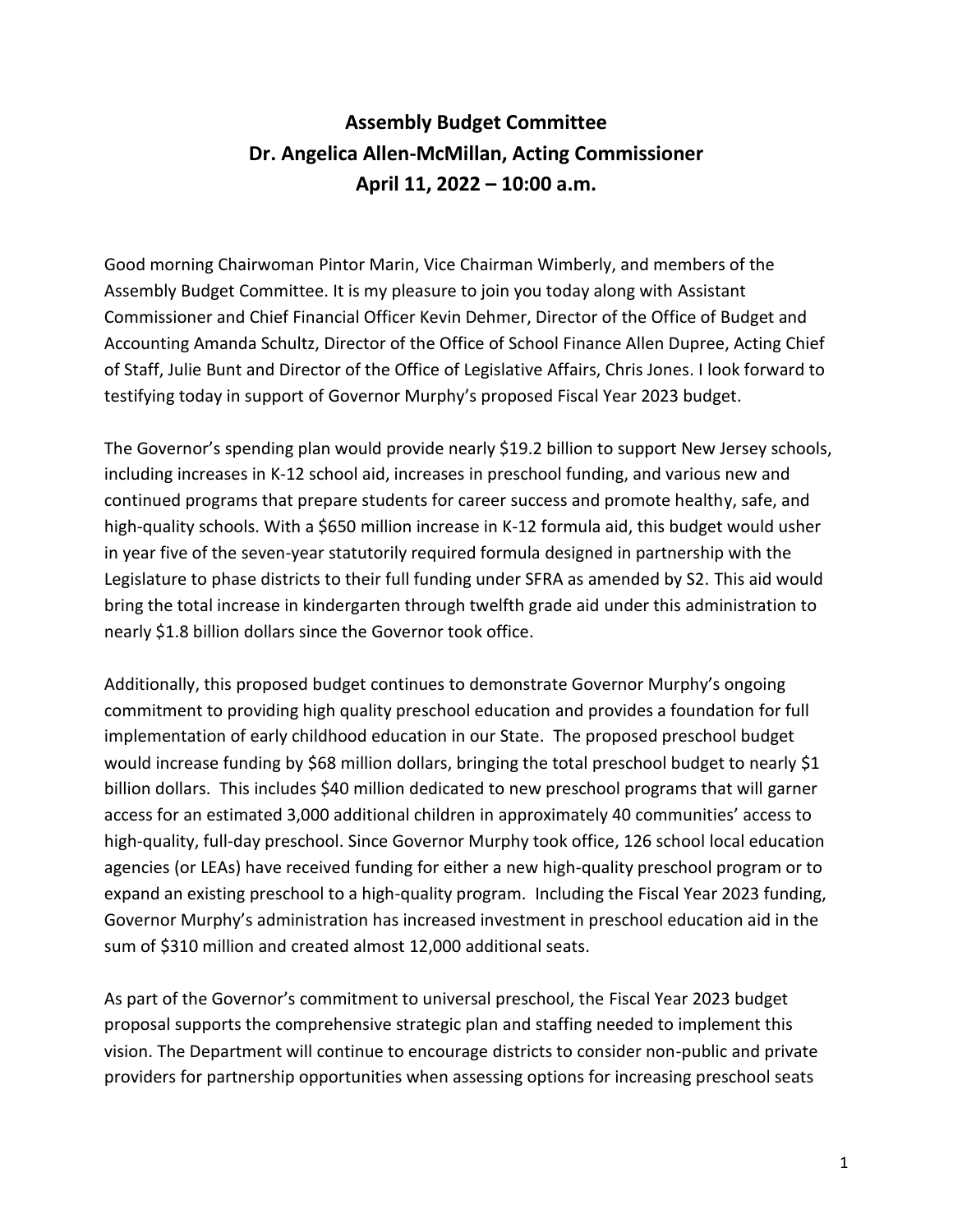or opening new programs, while expanding opportunities to qualify additional districts for preschool education aid.

These continued investments will deliver the resources that students, educators, and LEAs need to meet this pivotal milestone in our path to recovery from COVID-19. This budget marks the transition of COVID-19 from a pandemic to an endemic; a transition made possible, in part, by the dedication and resiliency of our schools in protecting the health of students and educators. I am proud to celebrate a budget proposal today that builds on the Murphy Administration's track record of making significant, research-backed investments in the fiscal, academic, and social-emotional health of our school communities.

Last month marked two years since New Jersey schools closed to in-person instruction, a profound moment in our State's education history that changed how we think about our schools, our educators, and our students. This required a systemic reassessment of our education systems and the basic foundations on which they are built. In the Spring of 2020, schools not only made a rapid shift to new virtual educational models, but also became primary resource hubs for basic community needs. In that time:

- The Department of Education worked with the Department of Agriculture to distribute meals to any student in need, monitoring and providing real-time feedback to ensure meals were distributed safely;
- We worked with the Office of Emergency Management and the State Police to distribute PPE to teachers, staff, and students; as well as, with the Department of Health, to standup COVID testing and vaccination programs in schools; and
- With a \$54 million investment of federal COVID relief funds, we provided the funding necessary to equip students with the learning devices and internet connectivity needed to close the digital divide in areas of highest need. Amid supply chain challenges that delayed the arrival of purchased devices and hot spot challenges that directly affected specific communities, we persevered together striving to meet the technological need of every student across our State. In March 2021, all public-school districts reported that every one of their students had the technology needed to connect with their online classrooms. This was achieved in concert with parents and caregivers who were and remain nimble to ensure their children receive the highest-quality education regardless of circumstance.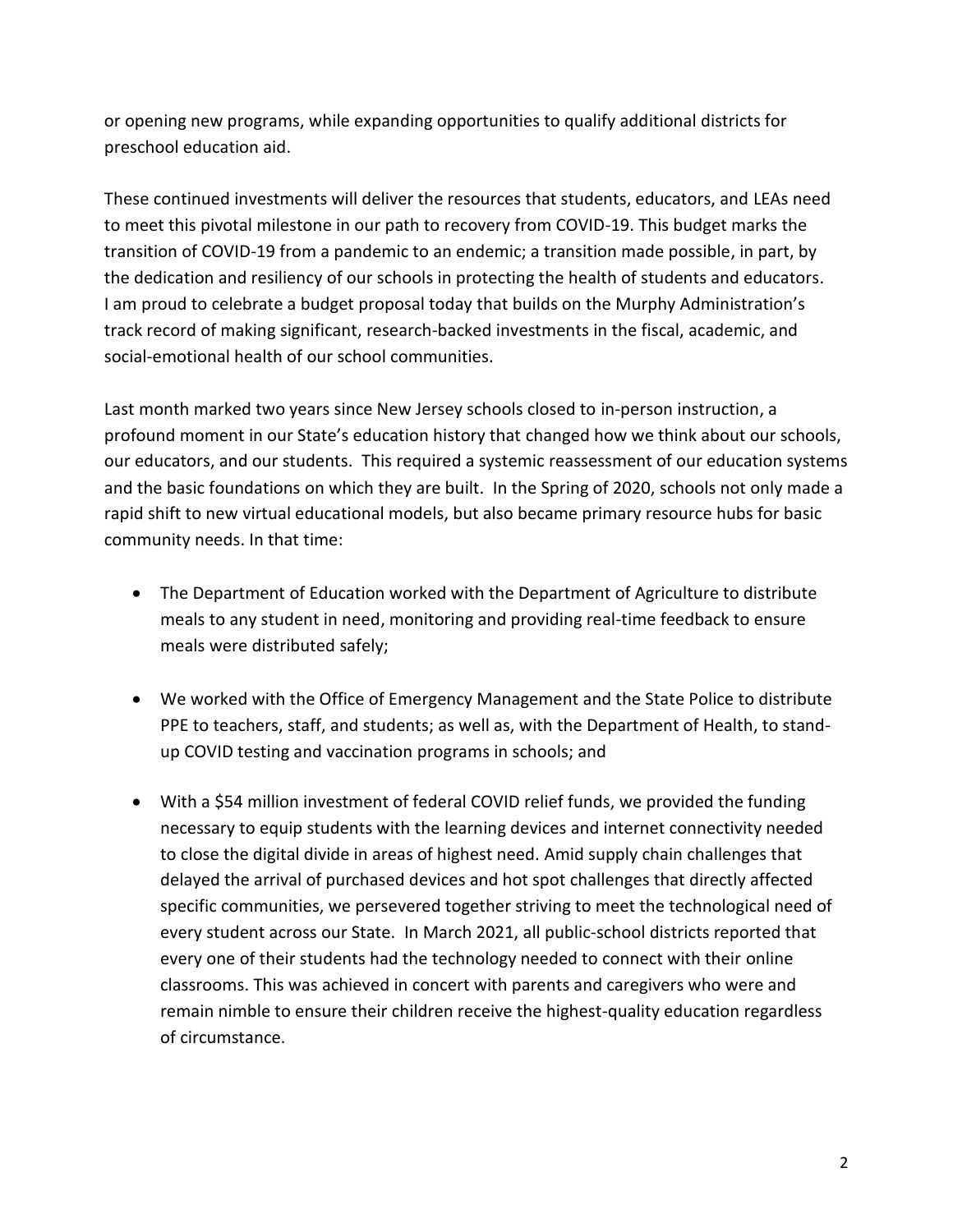But perhaps our proudest achievement of the last two years is the distribution of unprecedented levels of federal education aid. Through three rounds of Elementary and Secondary School Emergency Relief, or ESSER funding, the Department has distributed a total of \$4.3 billion. Though this funding is provided to districts on the basis of federal methodology and under federal requirements, in this time, the Department has also developed and carried out a coordinated policy strategy that dramatically expands schools' capacities to identify and address the academic, social, emotional, and mental health needs of students and staff. In the first round of ESSER, established under the CARES Act, the Department received over \$310 million dollars. 90% of that allocation was sub-granted directly to LEAs as required by federal law, based on a formula that prioritizes low-income communities. Those sub-grants can be used flexibly across 12 federally prescribed allowable uses designed to address the impacts of COVID-19 based on a school district's local needs. With the remaining 10%, the Department supported the digital divide grant referenced earlier, a \$2.5 million learning acceleration grant, a \$1.8 million agreement with Rutgers University to expand a universal, school-based social-emotional learning program, and grants for education entities that otherwise would not receive COVID relief funding, such as non-Title I school districts and institutions run by State agencies.

In the second round of ESSER, established under CRRSA, the Department received over \$1.23 billion dollars. Like the first round, 90% of those funds went directly to LEAs to be used flexibly – following the same federal allowable uses as CARES ESSER, with three additional activities identified to clarify that, for example, ESSER funds can be used for certain school facility needs. With our State set-aside funds, we established a \$75 million learning acceleration grant, a \$30 million mental health grant, and supported the implementation of the new Start Strong assessment that provides LEAs data they need at the beginning of the school year to effectively target resources and supports to develop instruction and intervention plans. The grants supported by these funds reflected the emerging research regarding content areas most affected by remote learning, for example, prioritizing academic enrichment in STEM fields.

Finally, in the third round of ESSER, established under the ARP Act, the Department received over \$2.76 billion dollars. 90% of those funds went directly to LEAs to support flexible allowable uses: the same as CRRSA ESSER, with an additional reference clarifying that ESSER funds can be used to implement public health protocol. The Department used remaining funds to establish a \$135 million grant to support professional learning for educators on learning acceleration, a \$28 million grant for summer enrichment activities, a \$28 million grant for academic enrichment during out-of-school time such as before- and after-school, and a \$48 million grant to implement multi-tiered systems of supports that address students' and educators' mental health and social emotional needs, including hiring staff or contracting with service providers.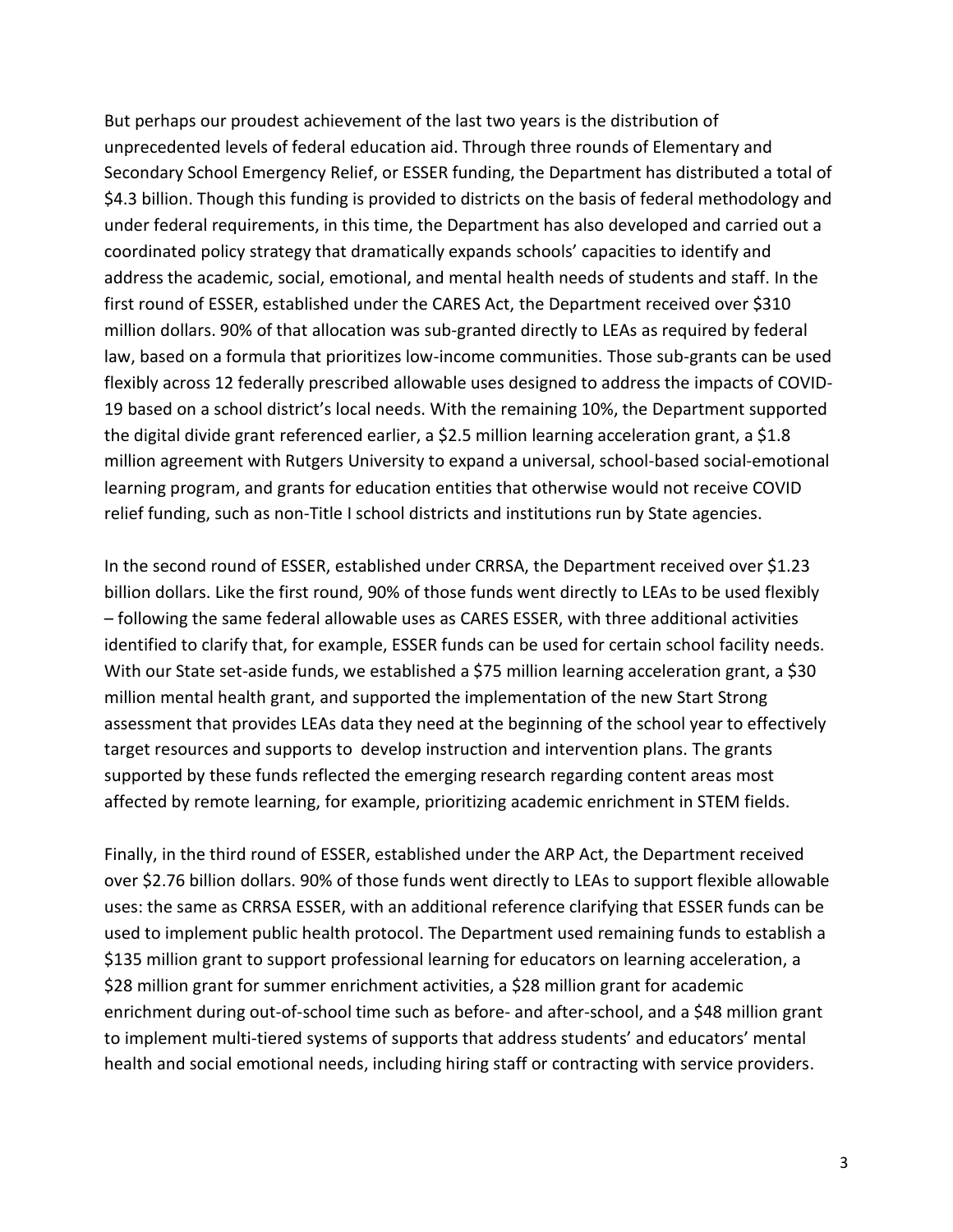With its ARP programs, the Department continued grounding its investments in data and research on the disproportionate impacts of COVID-19. Three of the ARP ESSER set-aside grants, for example, utilized allocation formulas that assign additional weight to students in lower grade bands, limited English proficient students, and students eligible for free or reduced-price lunch; the multi-tiered systems of supports grant utilized an allocation formula that assessed a district's need to enhance its mental health support based on suspension rates, chronic absenteeism, and rates of violent or substance abuse incidents.

Again, all told, the Department has received over \$4.3 billion dollars in ESSER funds. 90% of those funds, or nearly \$3.9 billion dollars were distributed directly to LEAs via entitlement grants based on a federally required formula that prioritizes low-income communities. The Department used the balance of these funds to advance the Governor Murphy Administration's commitment to holistic, innovative, and data-driven recovery from COVID-19 that recognizes both that all students and educators have been impacted, and that those impacts fall disproportionately on certain populations. These investments will yield long-term benefits: as of last week, Department records indicate that LEAs have sought reimbursement for 85% of their ESSER I tranche; 29% of their ESSER II tranche; and approximately 1% of their ESSER III tranche. As rounds 1, 2, and 3 draw to a close in September 2022, 2023, and 2024 respectively, LEAs will continue assessing their evolving needs and crafting evidence-based supports for students and staff that accelerate learning and bolster social, emotional, and mental health for the next two and a half years.

To guide LEAs in the effective use of these funds, the Department released extensive guidance in 2021 for summer learning programs and will do so again soon, learning acceleration best practices, and a mental health resource guide. Through ongoing ESSER roundtables, the Department connects directly with LEAs to ensure they have the information and resources necessary to contextualize and weave together the Department's several extensive guidance documents into a coherent educational program. These roundtables also present an opportunity for the Department to provide individualized support on common shared challenges, such as the use of federal funds to offset short-term staffing challenges and to enhance social and emotional supports for students. With these supports in hand, New Jersey schools have done yeoman's work to transition to safe, supportive, enriching in-person learning environments for our students and educators and are providing full-day, in-person instruction for the 2021-2022 school year. Aiding this return to in person instruction are completed or planned investments inCOVID-19 related facilities improvements in our schools, as well as other health and safety upgrades. In both CRSSA and ARP, Congress made clear that districts may use their ESSER allocations for school facility repairs and improvements. Under CRSSA, 251 LEAs have planned to use about \$336 million of their allocations to make such improvements, with a significant focus on indoor air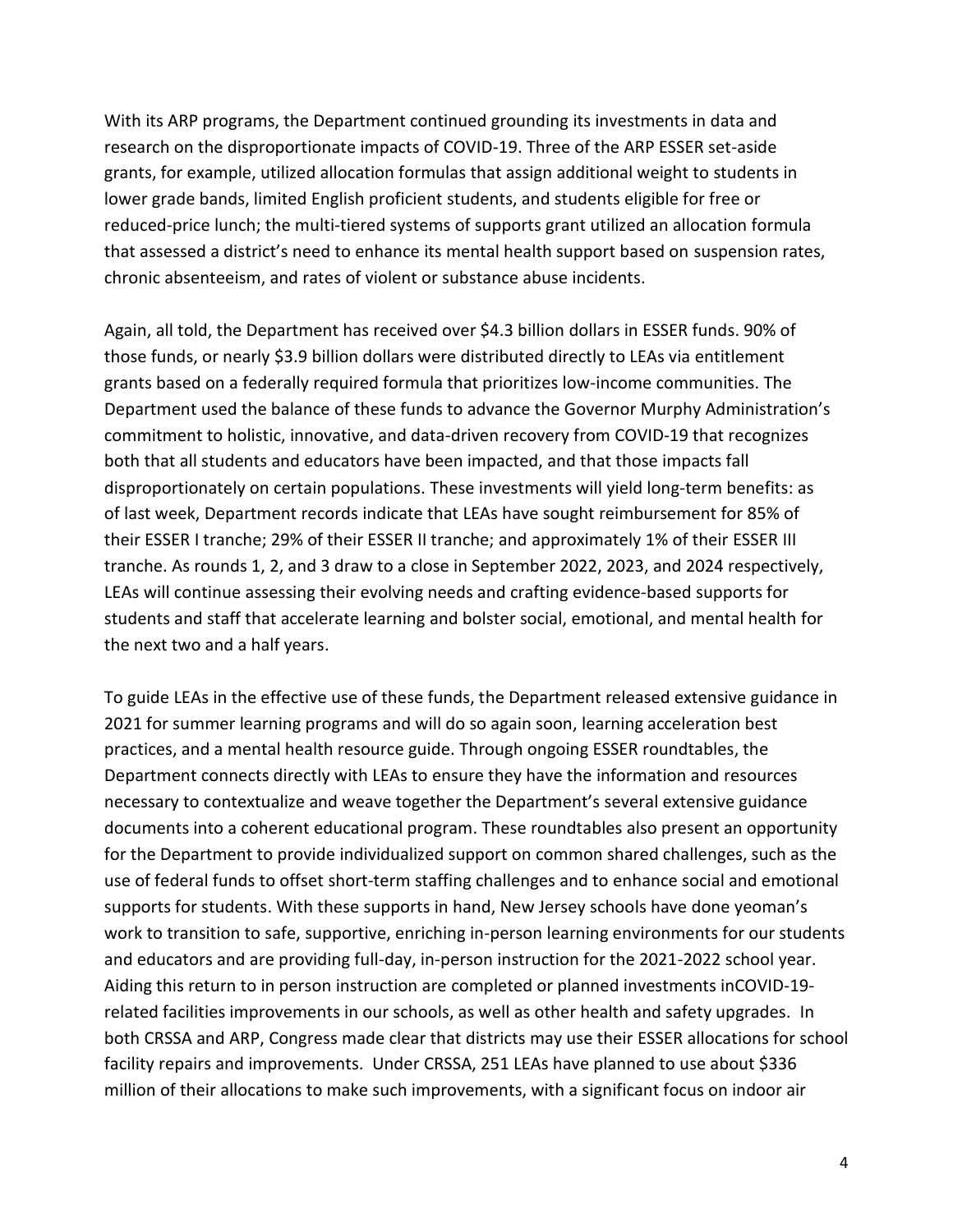quality improvements through HVAC upgrades, repair or replacement of windows and doors, or through the addition of new air filtering systems. Similarly, through ARP ESSER funding, 237 districts anticipate using nearly \$656 million for similar facilities improvements.

The return to in-person instruction, however, does not fully remedy the disruptions of COVID-19 on student learning, particularly for those schoolchildren who have been historically underserved. Our experiences in New Jersey mirror experiences nationally; the pandemic exacerbated preexisting equity and learning gaps. With Governor Murphy's historic investment in education, unequal access to education based on your zip code and circumstances is no longer something that we must simply accept. We continue to support the vision of equitable access to the highest quality of education for New Jersey students.

The Governor's proposed Fiscal Year 2023 budget meets this moment by building on all the progress I have detailed thus far with key investments in both the Administration's longstanding education priorities, and in innovative programs designed to address the specific impacts of COVID-19 on our school communities.

In addition to the K-12 formula aid and preschool investments I highlighted earlier, this budget proposal includes additional measures to stabilize school funding, expand learning acceleration, enrich STEM and computer science education, enhance recruitment and retention of a diverse and learner-ready educator workforce, and complete school infrastructure improvements.

To advance learning acceleration, the proposed budget includes \$2 million dollars for the Department's Reading Acceleration and Professional Integrated Development (or RAPID) initiative. RAPID will assist the Department in assessing learning loss statewide to develop longterm literacy and learning acceleration recommendations consistently. The proposed budget also includes:

- \$20 million in Stabilization Aid to provide one-time assistance for school districts facing fiscal challenges;
- \$400 million in Extraordinary Special Education Aid to help defray the cost of educating some of our most vulnerable students;
- A new \$5 million program to help provide grants and other services to LEAs to implement New Jersey's first-in-the-nation climate change education standards. These funds will also support the establishment of a new Office of Climate Change Education.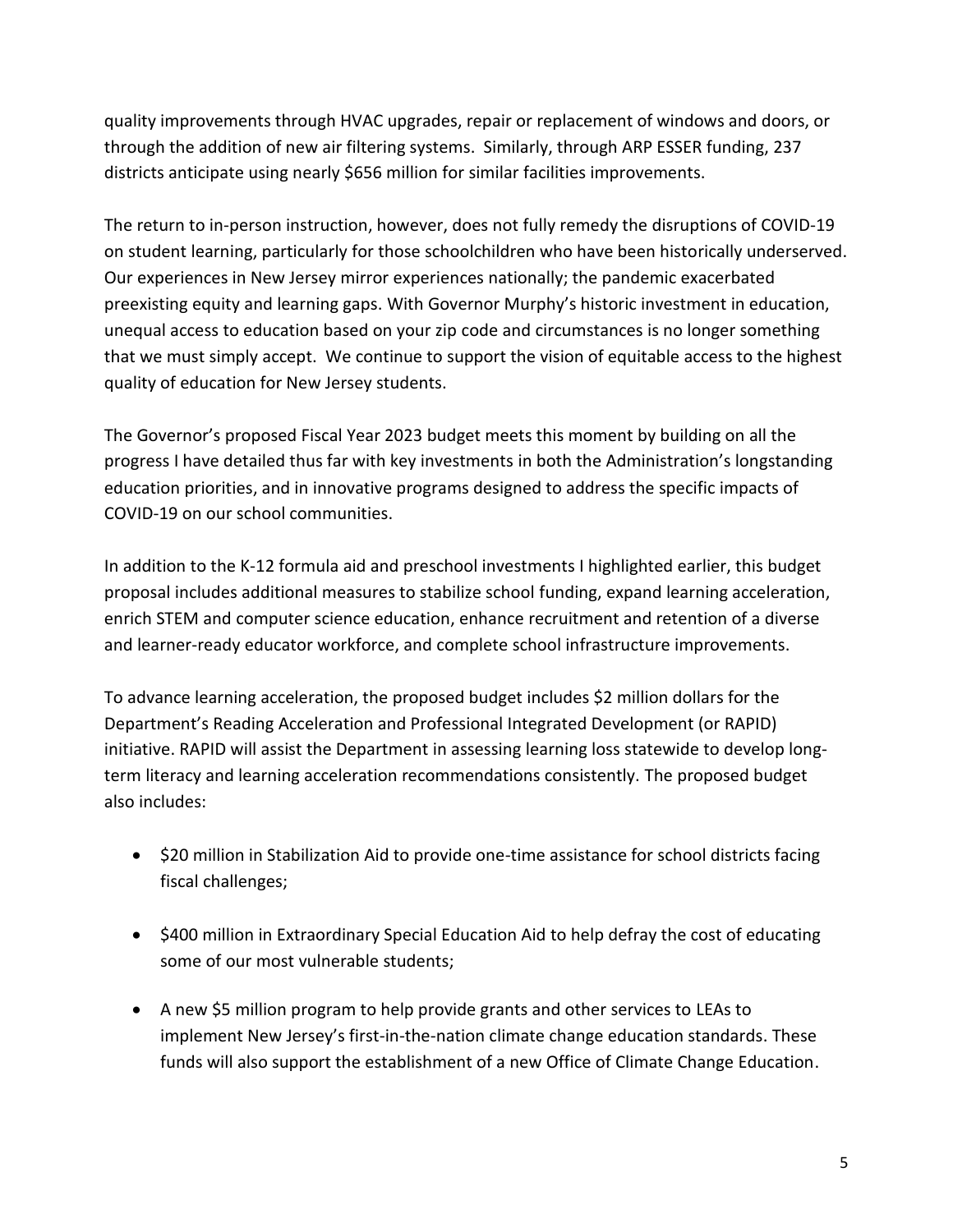- \$2 million for the expansion and support of professional development of computer science teachers, and for advanced computer science course offerings throughout the State. This program will build on the Department's existing computer science for all programs, which support the state's computer science hubs and opportunities for professional learning, resources, and technical assistance in implementing the Department's computer science standards.
- \$75 million to support capital maintenance projects and emergent needs in traditional school districts, and \$5 million to address those needs in charter schools. In addition to the \$350 million proposed for the School Development Authority.
- \$4.5 million for the Supplemental Wraparound program to support low-income families with before- and after-school care.

Lastly, I'd like to spend the last few minutes of my remarks on what has perhaps stirred me the most through my time as Commissioner of Education during this unprecedented moment for our schools: how awe-inspiring the education profession remains! Having recently participated in two Milken Educator award ceremonies – a national award that honors outstanding K-12 educators around the country – I reflected deeply on my own experience as an educator. I have served as an educator for over 25 years, in various positions from substitute teacher to county superintendent. I have had the opportunity to launch a charter school, and serve on a board of education, I have volunteered as a PTA Executive Board member and have served as a mentor for aspiring administrators. My admiration for the transformational propensity of educators on the lives of children, particularly our most vulnerable and historically underserved children, runs deep.

This is why I am exceedingly proud of the work this proposed budget does, and the work the Department has done, to support the educator workforce. This budget includes \$1.3 million in programs to diversify the teacher pipeline. These funds will further support the educator pipeline programs such as Red Hawks Rising, a partnership between Montclair State University and the Newark Public School District that United States Deputy Secretary of Education, Cindy Marten, recently called "a model for the country to pay attention to."

In recent months, the Department has undertaken a multi-pronged strategy to bolster the teacher workforce.

• We worked quickly, in conjunction with the State Board of Education, to propose regulations to implement the five-year Limited Certificate of Eligibility and Limited